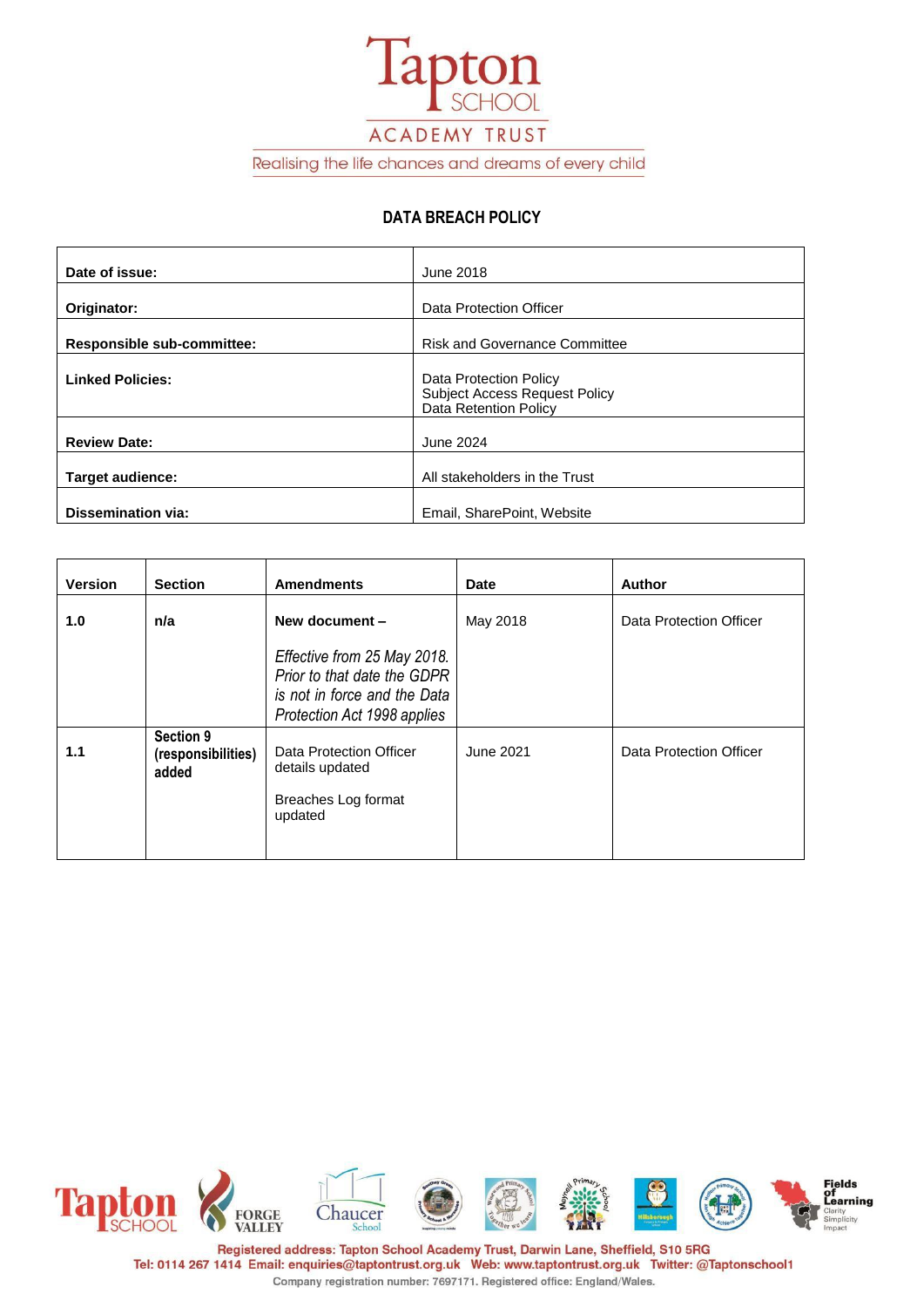### **Contents**

- 1 Policy statement
- 2 About this policy
- 3 Definition of Data Protection Terms
- 4 Identifying a Data Breach
- 5 Internal Communication
- 6 External Communication
- 7 Producing a Breach Report
- 8 Evaluation and Response
- 9 Responsibilities

ANNEX 1 Breach Report

ANNEX 2 Definitions ANNEX 3 Incident Management ANNEX 4 TSAT Breaches Log

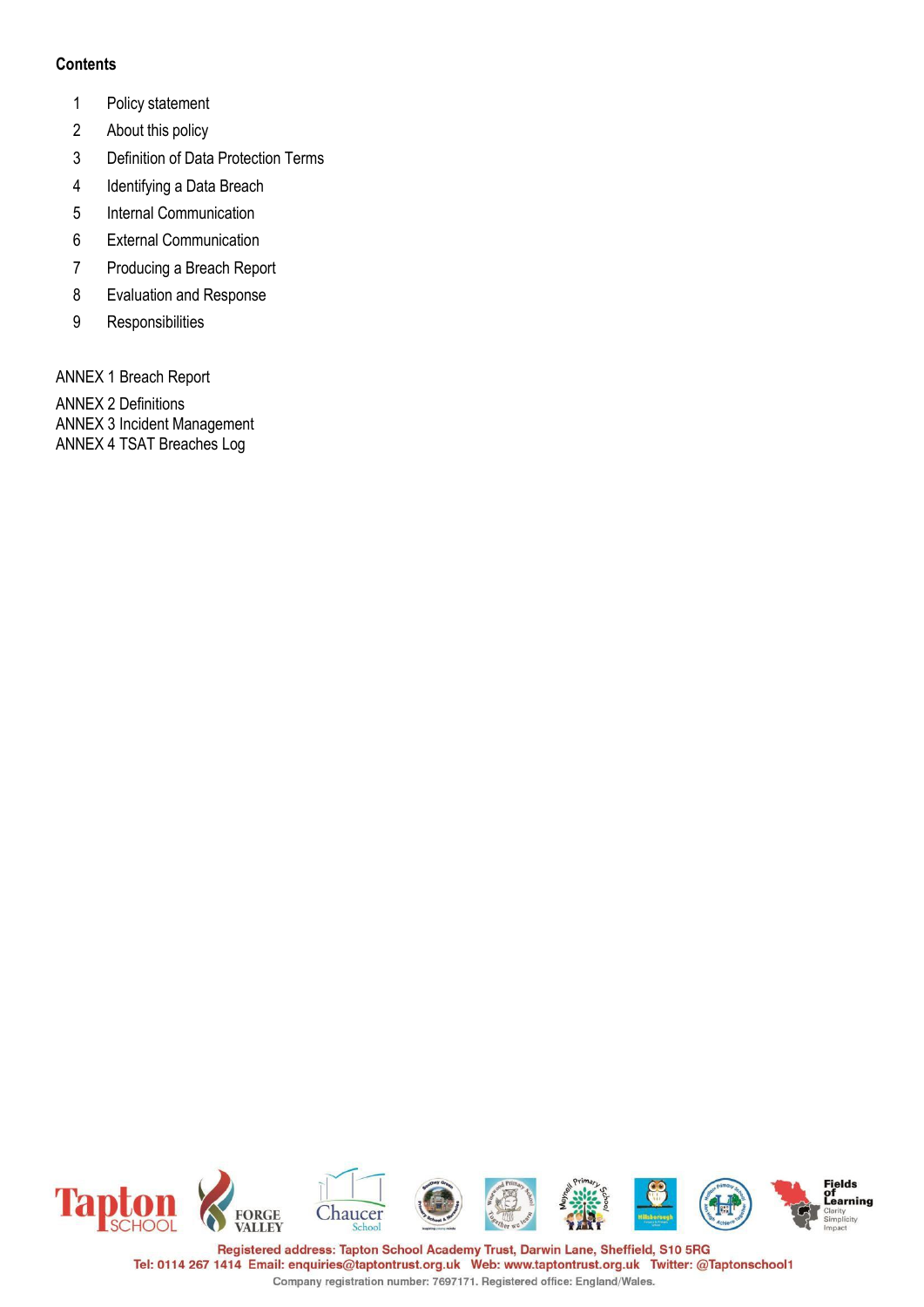# **DATA BREACH NOTICIFCATION POLICY**

### **1. Policy Statement**

- 1.1 Tapton School Academy Trust ["Trust"] is committed to the protection of all **personal data** and **special category personal data** for which we are the **data controller**.
- 1.2 The law imposes significant fines for failing to lawfully **process** and safeguard **personal data** and failure to comply with this policy may result in those fines being applied.
- 1.3 All members of our **workforce** must comply with this policy when **processing personal data** on our behalf. Any breach of this policy may result in disciplinary or other action.

### **2. About this policy**

- 2.1 This policy informs all of our **workforce** on how to deal with a suspected or identified data security breach.
- 2.2 In the event of a suspected or identified breach, the Trust must take steps to minimise the impact of the breach and prevent the breach from continuing or reoccurring.
- 2.3 Efficient internal management of any breach is required, to ensure swift and appropriate action is taken and confidentiality is maintained as far as possible.
- 2.4 The Trust must also comply with its legal and contractual requirements to notify other organisations including the Information Commissioners Office ("the ICO") and where appropriate **data subjects** whose **personal data** has been affected by the breach. This includes any communications with the press.
- 2.5 Failing to appropriately deal with and report data breaches can have serious consequences for the Trust and for **data subjects** including:
	- 2.5.1 Identity fraud, financial loss, distress or physical harm;
	- 2.5.2 Reputational damage to the Trust; and
	- 2.5.3 Fines imposed by the ICO.

### **3 Definition of data protection terms**

3.1 All defined terms in this policy are indicated in **bold** text, and a list of definitions is included in Annex 2 to this policy.

### **4 Identifying a Data Breach**

- 4.1 A data breach is a **breach of security** leading to the accidental or unlawful destruction, loss, alteration, unauthorised disclosure of, or access to, **personal data**.
- 4.2 This could be the result of a breach of cyber security, such as a hack or virus, or it could be the result of a breach of physical security such as loss or theft of a mobile device or paper records. A data breach includes loss of data and so does not have to be the result of a conscious effort of a third party to access the data. Some examples of potential data breaches are listed below:

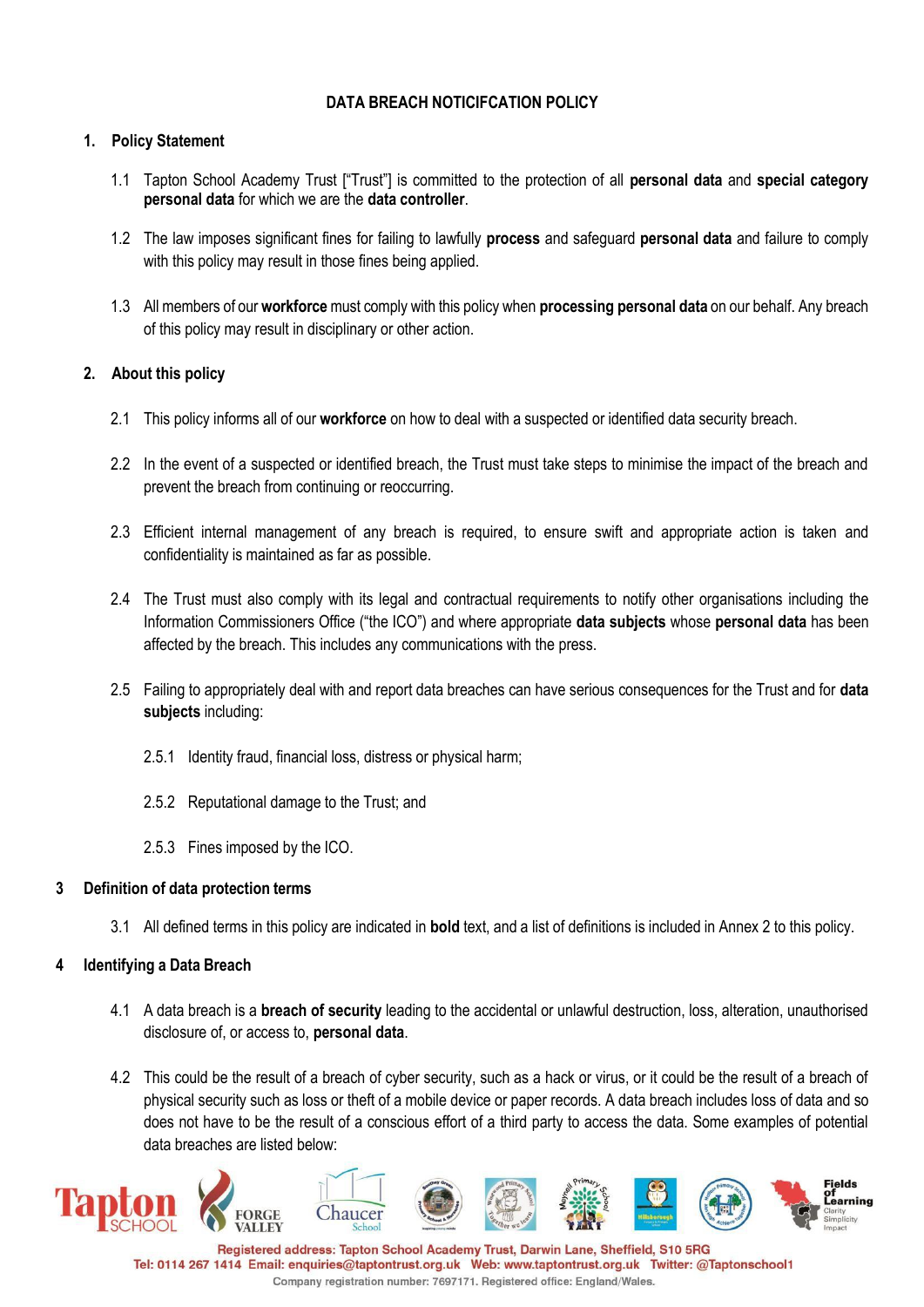- 4.2.1 Leaving a mobile device on a train
- 4.2.2 Theft of a bag containing paper documents;
- 4.2.3 Destruction of the only copy of a document; and
- 4.2.4 Sending an email or attachment to the wrong recipient;
- 4.2.5 Using an unauthorised email address to access personal data; and
- 4.2.6 Leaving paper documents containing personal data in a place accessible to other people.

### **5 Internal Communication**

### *Reporting a data breach upon discovery*

5.1 If any member of our **workforce** suspects, or becomes aware, that a data breach may have occurred (either by them, another member of our **workforce**, a **data processor**, or any other individual) then they must contact the Data Protection Officer ("the DPO") immediately at

### [dataprotectionofficer@taptontrust.org.uk](mailto:dataprotectionofficer@taptontrust.org.uk)

*See Annex 1. For Breach report*

- *5.2* The data breach may need to be reported to the ICO, and notified to **data subjects**. This will depend on the risk to **data subjects**. The DPO must always make the decision as to whether to report a data breach to the ICO. Initial investigations will inform as to whether the data breach should be reported. (*see Annex 1 for reporting form).*
- 5.3 If it is considered to be necessary to report a data breach to the ICO then the Trust must do so within 72 hours of discovery of the breach.
- 5.4 The Trust may also be contractually required to notify other organisations of the breach within a period following discovery.
- 5.5 It is therefore critically important that whenever a member of our **workforce** suspects that a data breach has occurred, this is reported internally to the DPO immediately.
- 5.6 Members of our **workforce** who fail to report a suspected data breach could face disciplinary or other action.

### *Investigating a suspected data breach*

- 5.7 In relation to any suspected data breach the following steps must be taken as soon as possible. These do not have to be carried out as individual tasks, and the most appropriate way of dealing with any breach will depend on the nature of the breach and the information available at any time.
- 5.8 The steps taken should be documented in the form in *Annex 3*. This record will provide evidence to the DPO, Trustees and if required the ICO of the steps taken.
- 5.9 A summary of all breaches log (*Annex 4*) will be maintained and reported to the Executive team on a quarterly basis and Trustees on an at least an annual basis.

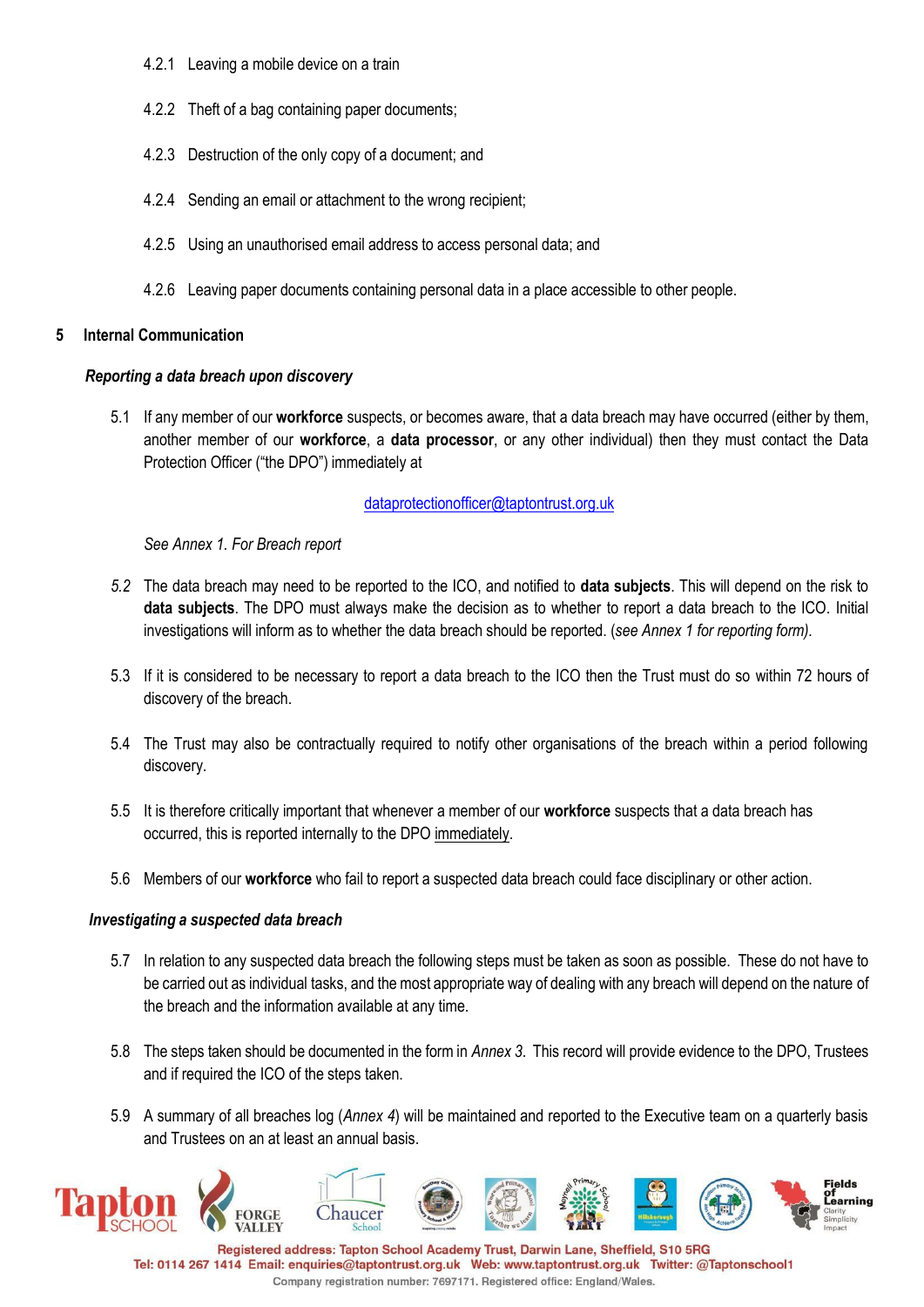### *Breach minimisation:*

- 5.10 The first step must always be to identify how the data breach occurred, the extent of the data breach, and how this can be minimised. The focus will be on containing any data breach, and recovering any **personal data**. Relevant departments must be involved, such as IT, to take technical and practical steps where appropriate to minimise the breach. Appropriate measures may include:
	- 5.10.1 Remote deactivation of mobile devices;
	- 5.10.2 Shutting down IT systems;
	- 5.10.3 Taking systems offline
	- 5.10.4 Retrieving any lost, stolen or otherwise unaccounted for data;
	- 5.10.5 Restricting access to systems entirely or to a small group;
	- 5.10.6 Backing up all existing data and storing it in a safe location;
	- 5.10.7 Reviewing basic security, including:
		- Changing passwords and login details on electronic equipment
		- Ensuring access to places where data is kept is monitored and requires authorisation
		- Restrict file access;
	- 5.10.8 Contacting individuals to whom the information has been disclosed and asking them to delete the information; and
	- 5.10.9 Recovering lost data.

#### *Breach investigation:*

- 5.11 When the Trust has taken appropriate steps to minimise the extent of the data breach it must commence an investigation as soon as possible to understand how and why the data breach occurred. This is critical to ensuring that a similar data breach does not occur again and to enable steps to be taken to prevent this from occurring.
- 5.12 Technical steps are likely to include investigating, using IT forensics where appropriate, to examine processes, networks and systems to discover:
	- 5.12.1 What data/systems were accessed;
	- 5.12.2 How the access occurred;
	- 5.12.3 How to fix vulnerabilities in the compromised processes or systems;
	- 5.12.4 How to address failings in controls or processes.
- 5.13 Other steps are likely to include discussing the matter with individuals involved to appreciate exactly what occurred and why, and reviewing policies and procedures.



Tel: 0114 267 1414 Email: enquiries@taptontrust.org.uk Web: www.taptontrust.org.uk Twitter: @Taptonschool1 Company registration number: 7697171. Registered office: England/Wales.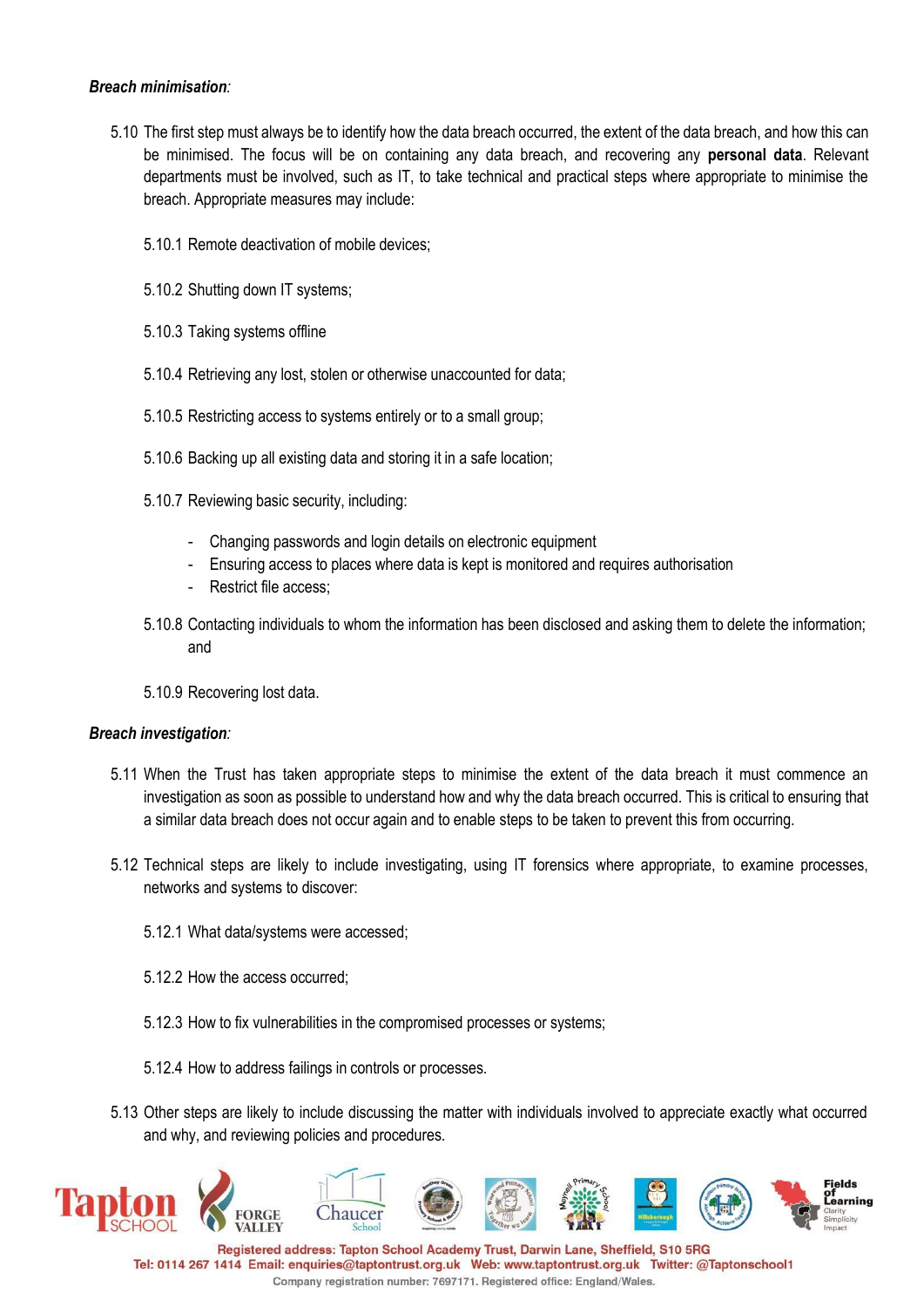### *Breach analysis:*

- 5.14 In order to determine the seriousness of a data breach and its potential impact on **data subjects**, and so as to inform the Trust as to whether the data breach should be reported to the ICO and notified to **data subjects**, it is necessary to analyse the nature of the data breach.
- 5.15 Such an analysis must include:
	- 5.15.1 The type and volume of **personal data** which was involved in the data breach;
	- 5.15.2 Whether any **special category personal data** was involved;
	- 5.15.3 The likelihood of the **personal data** being accessed by unauthorised third parties;
	- 5.15.4 The security in place in relation to the **personal data**, including whether it was encrypted;
	- 5.13.5 The risks of damage or distress to the **data subject**. This could include risks to the following:
		- Physical safety
		- Emotional wellbeing
		- **Reputation**
		- **Finances**
		- **Identity**
		- Private affairs becoming public
- 5.16 The breach report *Annex 1* to this policy must be completed in every case of a suspected breach, and retained securely, whether or not a decision is ultimately made to report the data breach. This will act as evidence as to the considerations of the Trust in deciding whether or not to report the breach.

### **6 External communication**

6.1 All external communication is to be managed and overseen by the DPO.

### *Law Enforcement*

- 6.2 The DPO will assess whether the data breach incident requires reporting to any law enforcement agency, including the police. This will be informed by the investigation and analysis of the data breach, as set out above.
- 6.3 The DPO shall coordinate communications with any law enforcement agency.

#### *Other organisations*

- 6.4 If the data breach involves **personal data** which we process on behalf of other organisations then we may be contractually required to notify them of the data breach.
- 6.5 The Trust will identify as part of its investigation of the data breach whether or not this is the case and any steps that must be taken as a result.

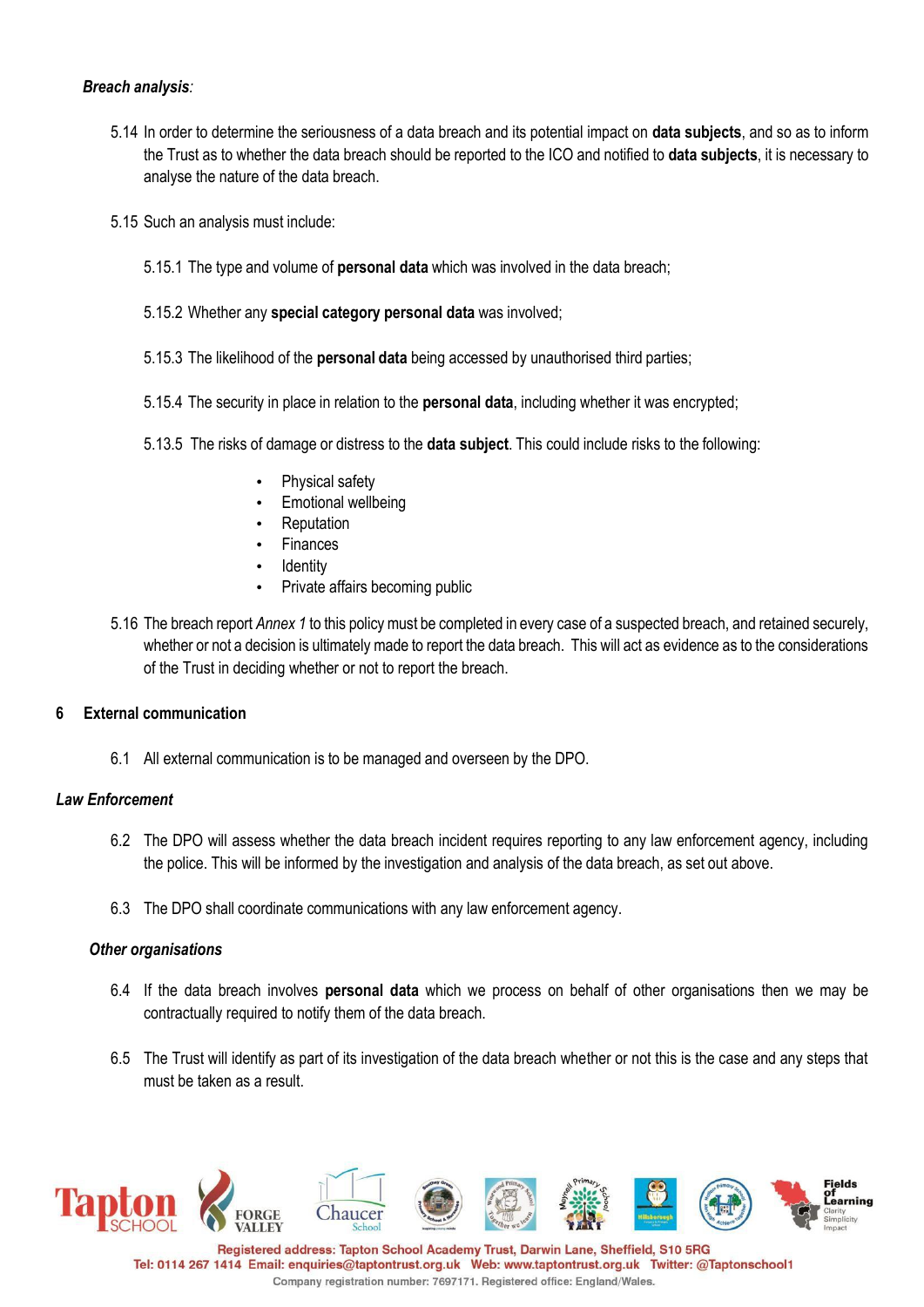- 6.6 If Trust is the **data controller** in relation to the **personal data** involved in the data breach, which will be the position in most cases, then the Trust has 72 hours to notify the ICO if the data breach is determined to be notifiable.
- 6.7 A data breach is notifiable unless it is unlikely to result in a risk to the rights and freedoms of any individual. The DPO will make an assessment of the data breach against the following criteria taking into account the facts and circumstances in each instance:
	- 6.7.1 The type and volume of **personal data** which was involved in the data breach;
	- 6.7.2 Whether any **special category personal data** was involved;
	- 6.7.3 The likelihood of the **personal data** being accessed by unauthorised third parties;
	- 6.7.4 The security in place in relation to the **personal data**, including whether it was encrypted;
	- 6.7.5 The risks of damage or distress to the **data subject**.
- 6.8 If a notification to the ICO is required then see part 7 of this policy below.

### *Other supervisory authorities*

6.9 If the data breach occurred in another country or involves data relating to data subjects from different countries then the DPO will assess whether notification is required to be made to supervisory authorities in those countries.

### *Data subjects*

- 6.10 When the data breach is likely to result in a high risk to the rights and freedoms of the **data subjects** then the **data subject** must be notified without undue delay. This will be informed by the investigation of the breach by the Trust.
- 6.11 The communication will be coordinated by the DPO and will include at least the following information:
	- 6.11.1 A description in clear and plain language of the nature of the data breach;
	- 6.11.2 The name and contact details of the DPO;
	- 6.11.3 The likely consequences of the data breach;
	- 6.11.4 The measures taken or proposed to address the data breach including, where appropriate, measures to mitigate its possible adverse effects.
- 6.12 There is no legal requirement to notify any individual if any of the following conditions are met:
	- 6.12.1 Appropriate technical and organisational protection measures had been implemented and were applied to the data affected by the data breach, in particular, measures which render the data unintelligible to unauthorised persons (e.g. encryption);
	- 6.12.2 Measures have been taken following the breach which ensure that the high risk to the rights and freedoms of the data subject is no longer likely to materialise;

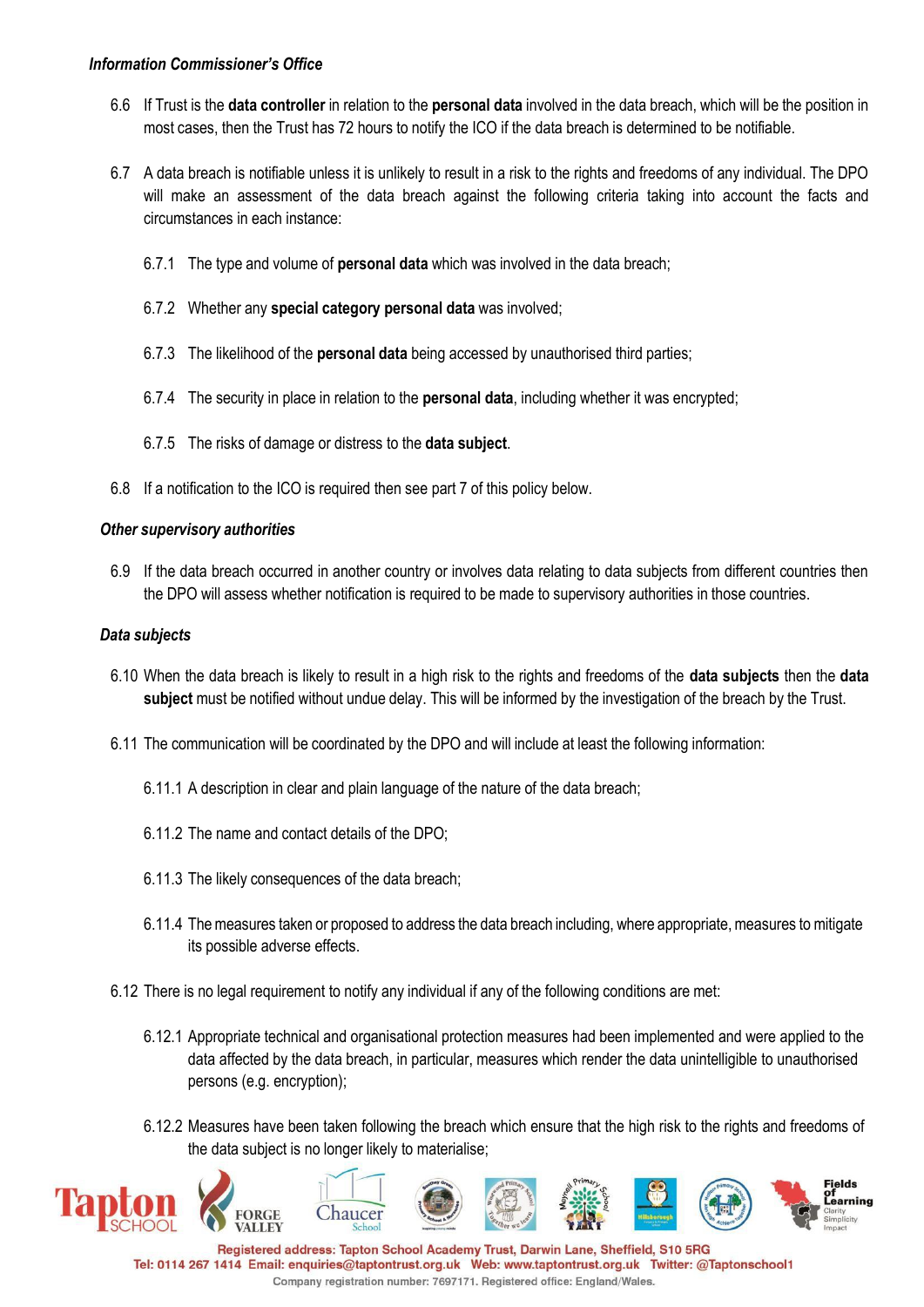- 6.12.3 It would involve disproportionate effort to contact individuals. In which case a public communication or similar equally effective measure of communication to the data subjects shall be issued.
- 6.13 For any data breach, the ICO may mandate that communication is issued to **data subjects**, in which case such communication must be issued.

#### *Press*

- 6.14 Staff shall not communicate directly with the press and shall treat all potential data breaches as confidential unless otherwise instructed in writing by the DPO.
- 6.15 All press enquiries shall be directed to Trust PA and Communications Officer:

[Lappleyard@taptontrust.org.uk](mailto:Lappleyard@taptontrust.org.uk)

### **7 Producing a Breach Report Form**

- 7.1 All members of our **workforce** are responsible for sharing all information relating to a data breach with the DPO, which will enable the annexed Breach Report *(Annex 1)* to be completed.
- 7.2 When completing the attached Breach Report all mandatory (\*) fields must completed, and as much detail as possible should be provided.
- 7.3 The DPO may require individuals involved in relation to a data breach to each complete relevant parts of the Breach Report part of the investigation into the data breach.
- 7.4 If any member of our **workforce** is unable to provide information when requested by the DPO then this should be clearly reflected in the Breach Report together with an indication as to if and when such information may be available. The date that this information can be provided should be agree with the DPO.
- 7.5 In the wake of a data protection breach, swift containment and recovery of the situation is vital. Every effort should be taken to minimise the potential impact on affected individuals, and details of the steps taken to achieve this should be included in this form.
- 7.6 The ICO requires that the Trust send the completed Breach Report to [casework@ico.org.uk](mailto:casework@ico.org.uk) with 'DPA breach notification form' in the subject field, or by post to: The Information Commissioner's Office, Wycliffe House, Water Lane, Wilmslow, Cheshire SK9 5AF.

### **8 Evaluation and response**

- 8.1 Reporting is not the final step in relation to a data breach. The Trust will seek to learn from any data breach.
- 8.2 Therefore, following any breach an analysis will be conducted as to any steps that are required to prevent a breach occurring again.
- 8.3 This might involve a step as simple as emailing all relevant members of our **workforce** to reinforce good practice, or providing additional training, or may in more serious cases require new technical systems and processes and procedures to be put in place.

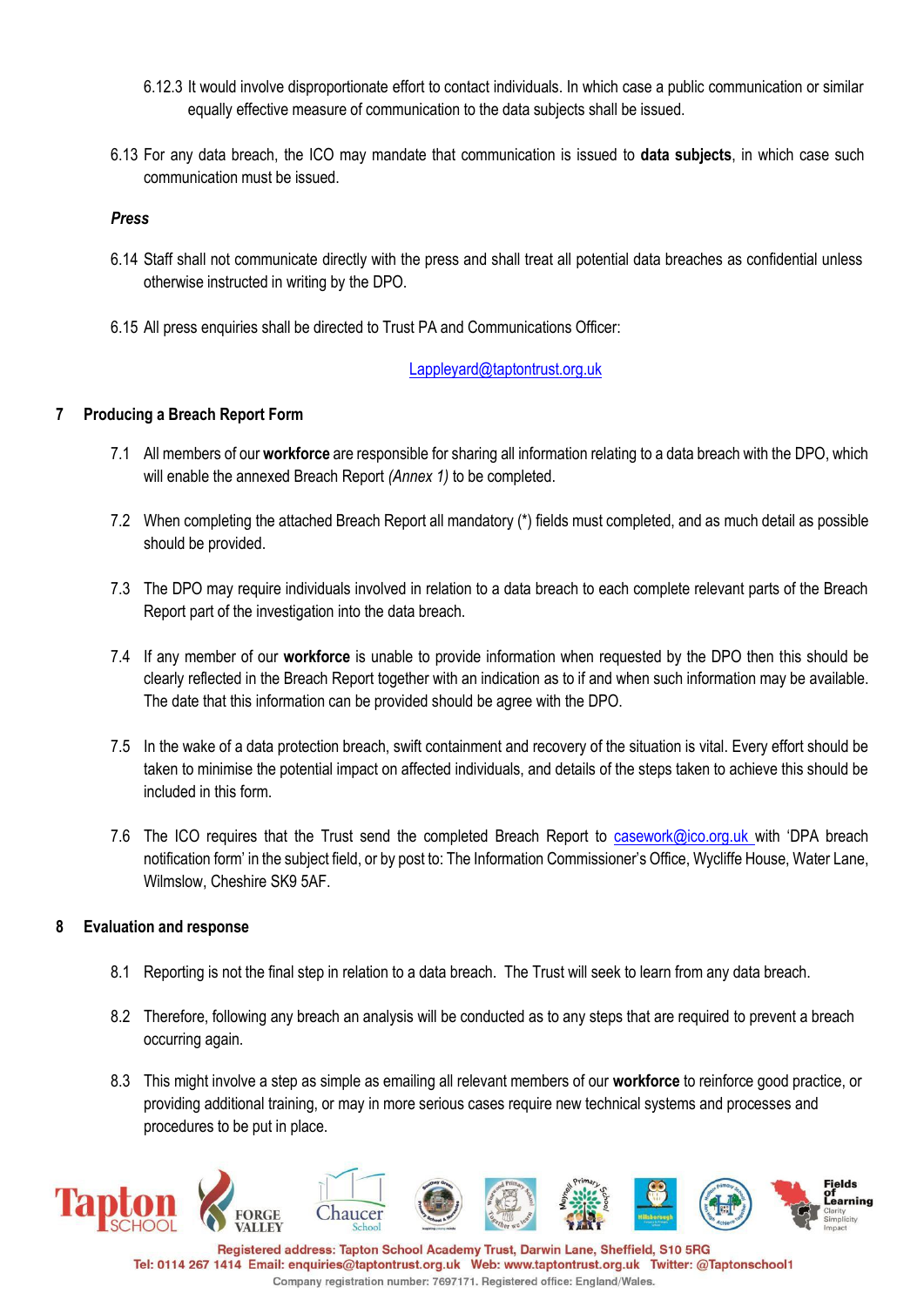### **9 Responsibilities**

- 9.1 Staff Members:
	- 9.1.1 Each and every staff member is responsible for identifying personal data breaches and reporting breaches to the Data Protection Officer (DPO) by emailing [dataprotectionofficer@taptontrust.org.uk](mailto:dataprotectionofficer@taptontrust.org.uk)
	- 9.1.2 Staff members are responsible for providing any requested information about the breach to the DPO so the DPO can fulfil their responsibilities.
	- 9.1.3 Staff members are responsible for assisting the DPO with subsequent breach investigations.
- 9.2 Data Protection Officer:
	- 9.2.1 The DPO is responsible for logging all Personal Data Breaches
	- 9.2.2 The DPO is responsible for coordinating investigations into the Personal Data Breaches
	- 9.2.3 The DPO is responsible for risk assessing the breach to determine whether the breach meets the threshold to report to the Information Commissioner's Office
	- 9.2.4 The DPO Is responsible for identifying improvements and any remedial actions following a breach
	- 9.2.5 The DPO is responsible for closing a personal data breach.

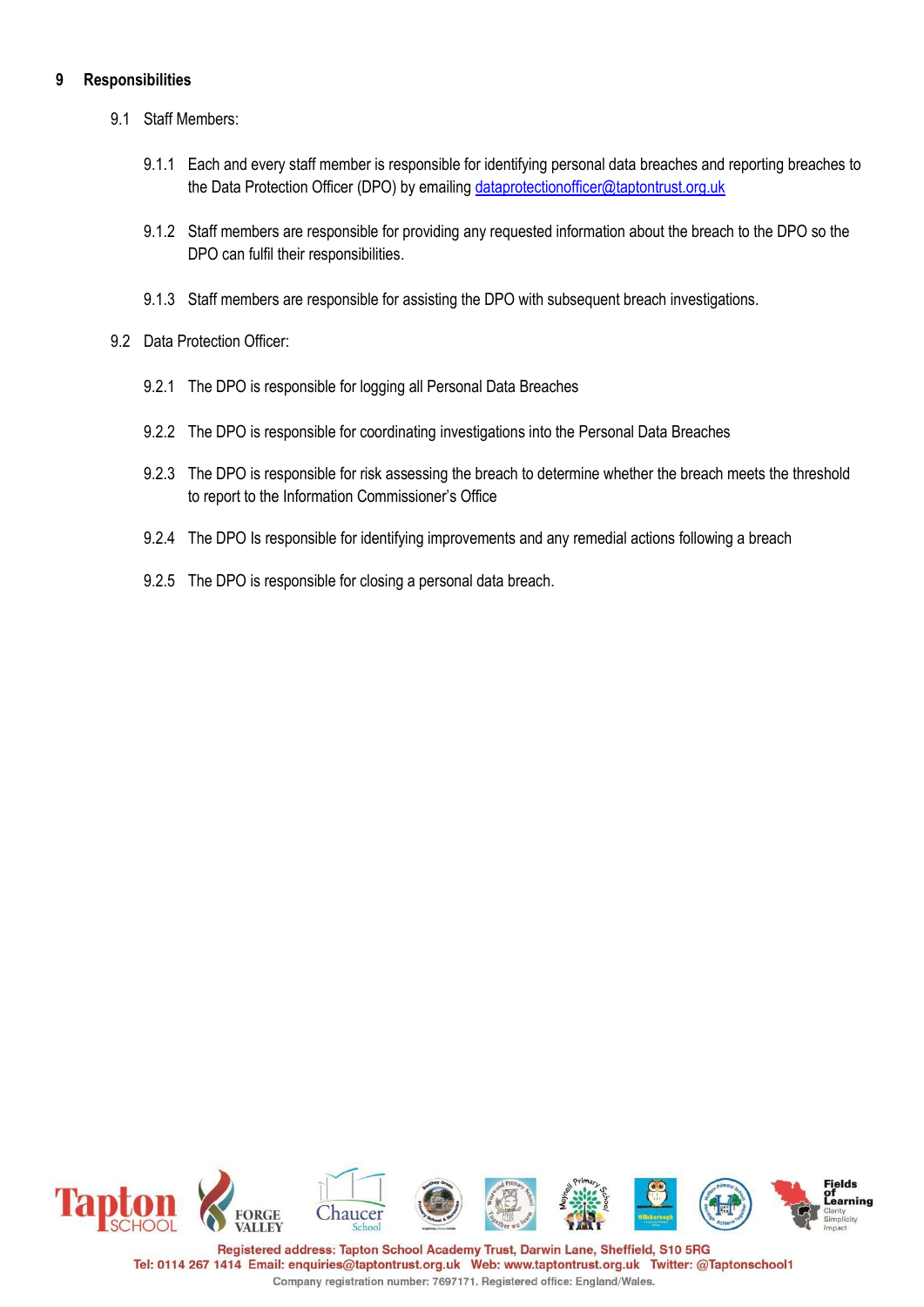### **ANNEX 1 – Breach Report**

### **1. Organisation Details**

| Name of Organisation                  | <b>Tapton School Academy Trust</b>       |
|---------------------------------------|------------------------------------------|
| Data controller's registration number | ZA348223                                 |
| <b>DPO</b>                            | <b>Bruce &amp; Butler Limited</b>        |
| <b>Contact Details</b>                |                                          |
|                                       | dataprotectionofficer@taptontrust.org.uk |
|                                       |                                          |
|                                       |                                          |

#### **2. Breach**

| Details of the data protection breach                                                                                                                                        |  |
|------------------------------------------------------------------------------------------------------------------------------------------------------------------------------|--|
| Please describe the incident in as much detail as possible.                                                                                                                  |  |
| When did the incident happen?                                                                                                                                                |  |
| How did the incident happen?                                                                                                                                                 |  |
| Date of reporting to ICO?                                                                                                                                                    |  |
| If there has been a delay in reporting to the ICO please explain<br>your reasons for this.                                                                                   |  |
| What measures were in place to prevent an incident of this nature<br>occurring?                                                                                              |  |
| Provide reference to any policies relevant to this incident<br>(including date of implementation) and explain which were in<br>existence at the time this incident occurred. |  |
|                                                                                                                                                                              |  |
| Details of the Personal Data placed at risk                                                                                                                                  |  |
| What personal data has been placed at risk?<br>Specify if any financial or special category (sensitive) personal<br>data has been affected and details of the extent.        |  |
| How many individuals have been affected?                                                                                                                                     |  |
| Are the affected individuals aware of the incident?                                                                                                                          |  |
| What are the potential adverse effects on the individuals?                                                                                                                   |  |
| Have any affected individuals complained about the incident?                                                                                                                 |  |
|                                                                                                                                                                              |  |



Tel: 0114 267 1414 Email: enquiries@taptontrust.org.uk Web: www.taptontrust.org.uk Twitter: @Taptonschool1 Company registration number: 7697171. Registered office: England/Wales.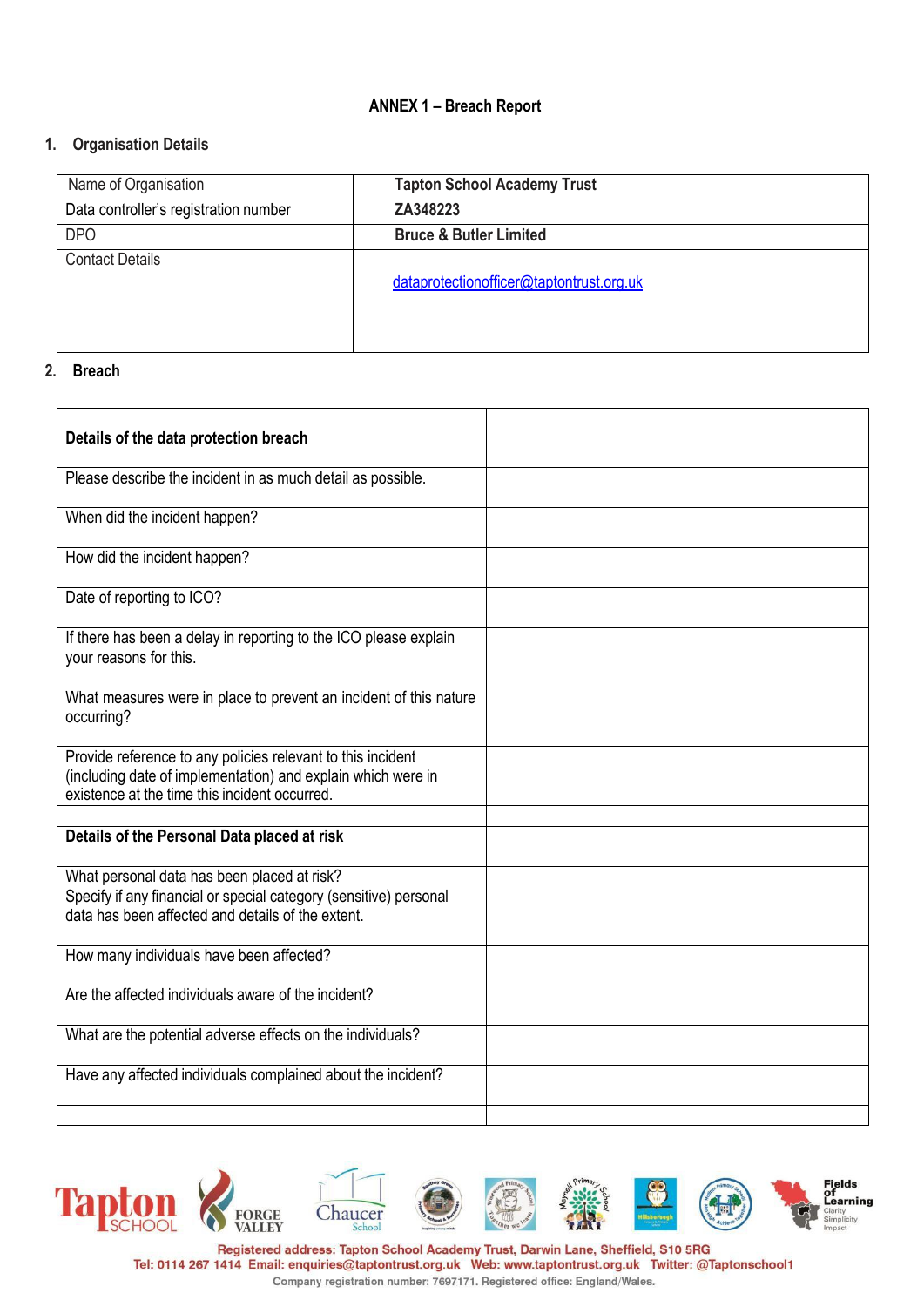| <b>Containment and recovery</b>                                                                                                                                                                   |  |
|---------------------------------------------------------------------------------------------------------------------------------------------------------------------------------------------------|--|
| Has the Trust taken any action to minimise / mitigate the effect on<br>the affected individuals? If so, provide details                                                                           |  |
| Has the data placed at risk now been recovered? If so, please<br>provide details of how and when this occurred.                                                                                   |  |
| What steps has the Trust taken to prevent a recurrence of this<br>incident?                                                                                                                       |  |
| <b>Training and guidance</b>                                                                                                                                                                      |  |
| Does the Trust provide staff training on Data Protection<br>Legislation? If so, provide extracts relevant to this incident.                                                                       |  |
| Confirm if training is mandatory for all staff. Had the staff members<br>involved in the incident received training and when?                                                                     |  |
| Does the Trust provide guidance to staff on the handling of<br>personal data in relation to the incident you are reporting? If so,<br>please provide any extracts relevant to this incident here. |  |
| Previous contact with the ICO                                                                                                                                                                     |  |
| Have you reported any previous incidents to the ICO in the last<br>YES / NO<br>two years?                                                                                                         |  |
| If YES, provide: brief details, the date reported and, where known,<br>the ICO reference number.                                                                                                  |  |
| <b>Miscellaneous</b>                                                                                                                                                                              |  |
| Have you notified any other (overseas) data protection authorities<br>about this incident? If so, please provide details.                                                                         |  |
| Have you informed the Police about this incident? If so, provide<br>further details and specify the Force concerned.                                                                              |  |
| Have you informed any other regulatory bodies about this<br>incident? If so, please provide details.                                                                                              |  |
| Has there been any media coverage of the incident? If so, please<br>provide details of this.                                                                                                      |  |

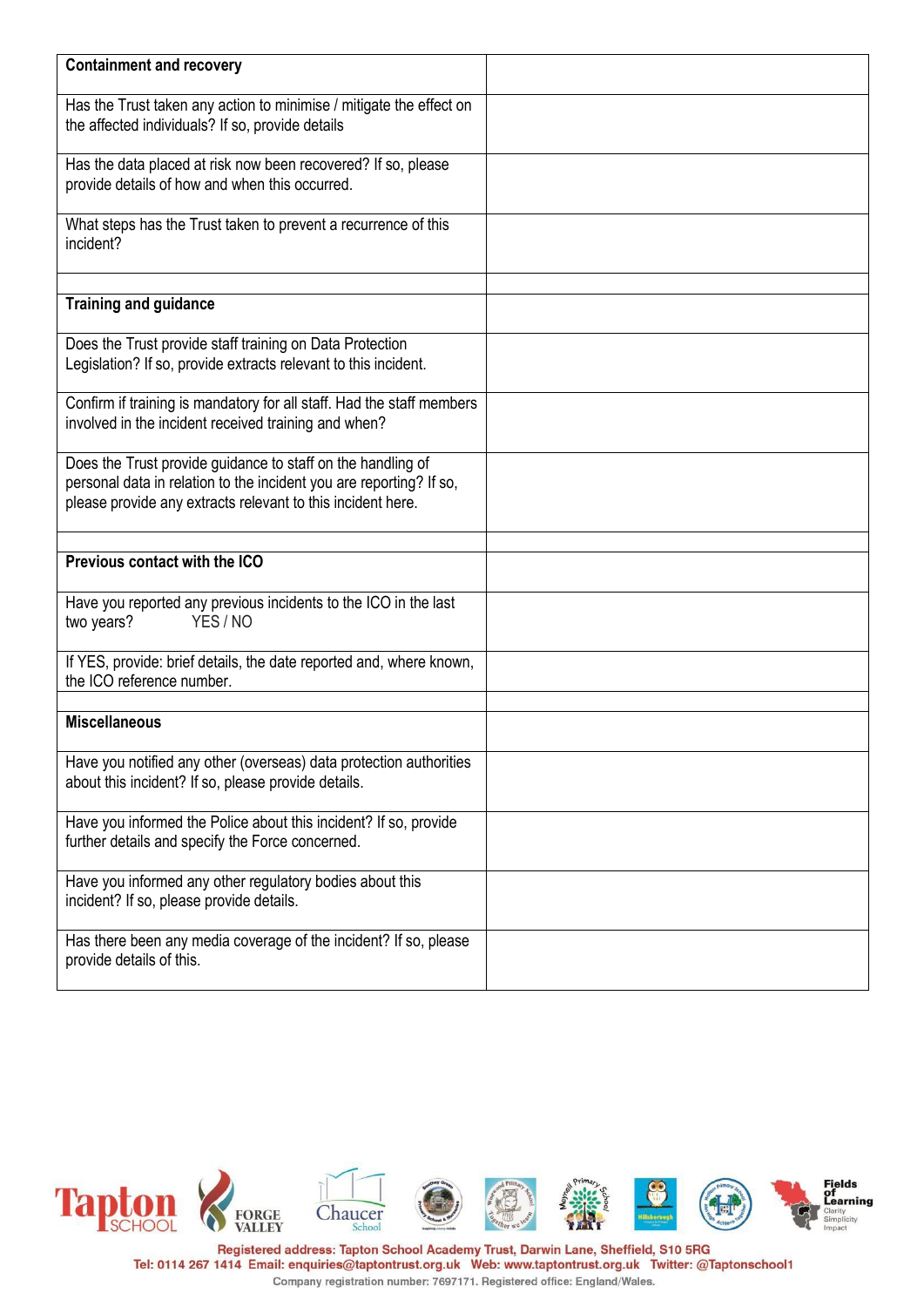## **ANNEX 2 - DEFINITIONS**

| <b>Term</b>                          | <b>Definition</b>                                                                                                                                                                                                                                                                                                                                                                                                                                                                                                       |
|--------------------------------------|-------------------------------------------------------------------------------------------------------------------------------------------------------------------------------------------------------------------------------------------------------------------------------------------------------------------------------------------------------------------------------------------------------------------------------------------------------------------------------------------------------------------------|
| Data                                 | is information which is stored electronically, on a computer, or in certain paper-based filing systems                                                                                                                                                                                                                                                                                                                                                                                                                  |
| Data Subjects                        | for the purpose of this policy include all living individuals about whom we hold personal data. This includes<br>pupils, our workforce, staff, and other individuals. A data subject need not be a UK national or resident. All<br>data subjects have legal rights in relation to their personal information                                                                                                                                                                                                            |
| Personal Data                        | means any information relating to an identified or identifiable natural person (a data subject); an identifiable<br>natural person is one who can be identified, directly or indirectly, in particular by reference to an identifier<br>such as a name, an identification number, location data, an online identifier or to one or more factors specific<br>to the physical, physiological, genetic, mental, economic, cultural or social identity of that natural person                                               |
| <b>Data Controllers</b>              | are the organisations which determine the purposes for which, and the manner in which, any personal data is<br>processed. They are responsible for establishing practices and policies in line with Data Protection<br>Legislation. We are the data controller of all personal data used in our business for our own commercial<br>purposes                                                                                                                                                                             |
| Data Users                           | are those of our employees whose work involves processing personal data. Data users must protect the data<br>they handle in accordance with this data protection policy and any applicable data security procedures at all<br>times                                                                                                                                                                                                                                                                                     |
| Data<br>Processors                   | include any person or organisation that is not a data user that processes personal data on our behalf and on<br>our instructions                                                                                                                                                                                                                                                                                                                                                                                        |
| Processing                           | is any activity that involves use of the data. It includes obtaining, recording or holding the data, or carrying<br>out any operation or set of operations on the data such as collection, recording, organisation, structuring,<br>storage, adaptation or alteration, retrieval, consultation, use, disclosure by transmission, dissemination or<br>otherwise making available, alignment or combination, restriction, erasure or destruction. Processing also<br>includes transferring personal data to third parties |
| Special<br>Category<br>Personal Data | includes information about a person's racial or ethnic origin, political opinions, religious or philosophical<br>beliefs, trade union membership, physical or mental health or condition or sexual life, or genetic or biometric<br>data                                                                                                                                                                                                                                                                                |
| Workforce                            | Includes, any individual employed by Trust such as staff and those who volunteer in any capacity including<br>Governors, Trustees, Members, Volunteers and parent helpers.                                                                                                                                                                                                                                                                                                                                              |

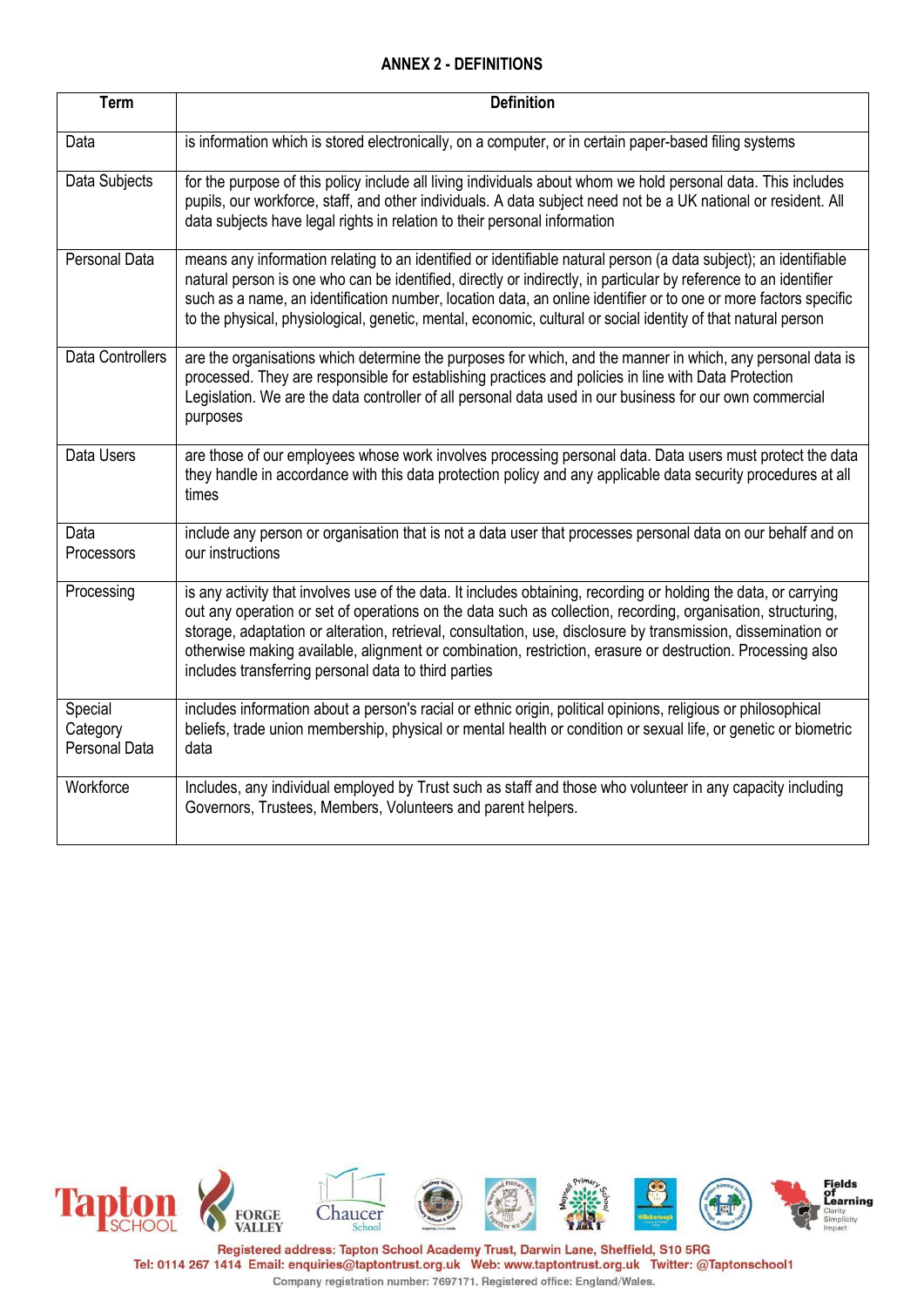# **ANNEX 3 – Incident Management**

### *Incident Date*

*Incident Number*

| <b>Date</b> | <b>Time</b> | <b>Activity</b>                                                                                                                                                                                                                                                                                                                                                                                                                                                                                                                                                                           | <b>Decision</b> | Name/<br>position | <b>Date</b>                             |
|-------------|-------------|-------------------------------------------------------------------------------------------------------------------------------------------------------------------------------------------------------------------------------------------------------------------------------------------------------------------------------------------------------------------------------------------------------------------------------------------------------------------------------------------------------------------------------------------------------------------------------------------|-----------------|-------------------|-----------------------------------------|
|             |             | <b>Breach minimisation:</b>                                                                                                                                                                                                                                                                                                                                                                                                                                                                                                                                                               |                 |                   |                                         |
|             |             | Identify how the breach occurred, the extent of the data<br>breach, and how this can be minimised. The focus will be on<br>containing any data breach, and recovering any personal<br>data.                                                                                                                                                                                                                                                                                                                                                                                               |                 |                   |                                         |
|             |             | Appropriate measures may include:                                                                                                                                                                                                                                                                                                                                                                                                                                                                                                                                                         |                 |                   |                                         |
|             |             | remote deactivation of mobiles<br>shutting down IT systems;<br>$\bullet$<br>Taking systems offline.<br>$\bullet$<br>Retrieving any lost, stolen or otherwise unaccounted for<br>data;<br>Restricting access to systems entirely or to a small group;<br>$\bullet$<br>Backing up all existing data and storing it in a safe<br>location;<br>Reviewing basic security, including changing passwords,<br>change security access<br>contacting individuals to whom the information has been<br>$\bullet$<br>disclosed and asking them to delete the information; and<br>recovering lost data. |                 |                   |                                         |
|             |             | <b>Breach investigation:</b>                                                                                                                                                                                                                                                                                                                                                                                                                                                                                                                                                              |                 |                   |                                         |
|             |             | Commence an investigation to understand how and why the<br>data breach occurred. This is critical to ensuring that a similar<br>data breach does not occur again and to enable steps to be<br>taken to prevent this from occurring.                                                                                                                                                                                                                                                                                                                                                       |                 |                   |                                         |
|             |             | Technical steps are likely to include investigating, using IT<br>forensics where appropriate, to examine processes, networks<br>and systems to discover:                                                                                                                                                                                                                                                                                                                                                                                                                                  |                 |                   |                                         |
|             |             | what data/systems were accessed;<br>٠<br>how the access occurred:<br>how to fix processes or systems;<br>how to address failings in controls                                                                                                                                                                                                                                                                                                                                                                                                                                              |                 |                   |                                         |
|             |             | Other steps are likely to include discussing the matter with<br>individuals involved to appreciate exactly what occurred and<br>why, and reviewing policies and procedures.                                                                                                                                                                                                                                                                                                                                                                                                               |                 |                   |                                         |
|             |             | Chaucer<br>FORGE<br>VALLEY                                                                                                                                                                                                                                                                                                                                                                                                                                                                                                                                                                |                 |                   | of<br>Learning<br>Clarity<br>Simplicity |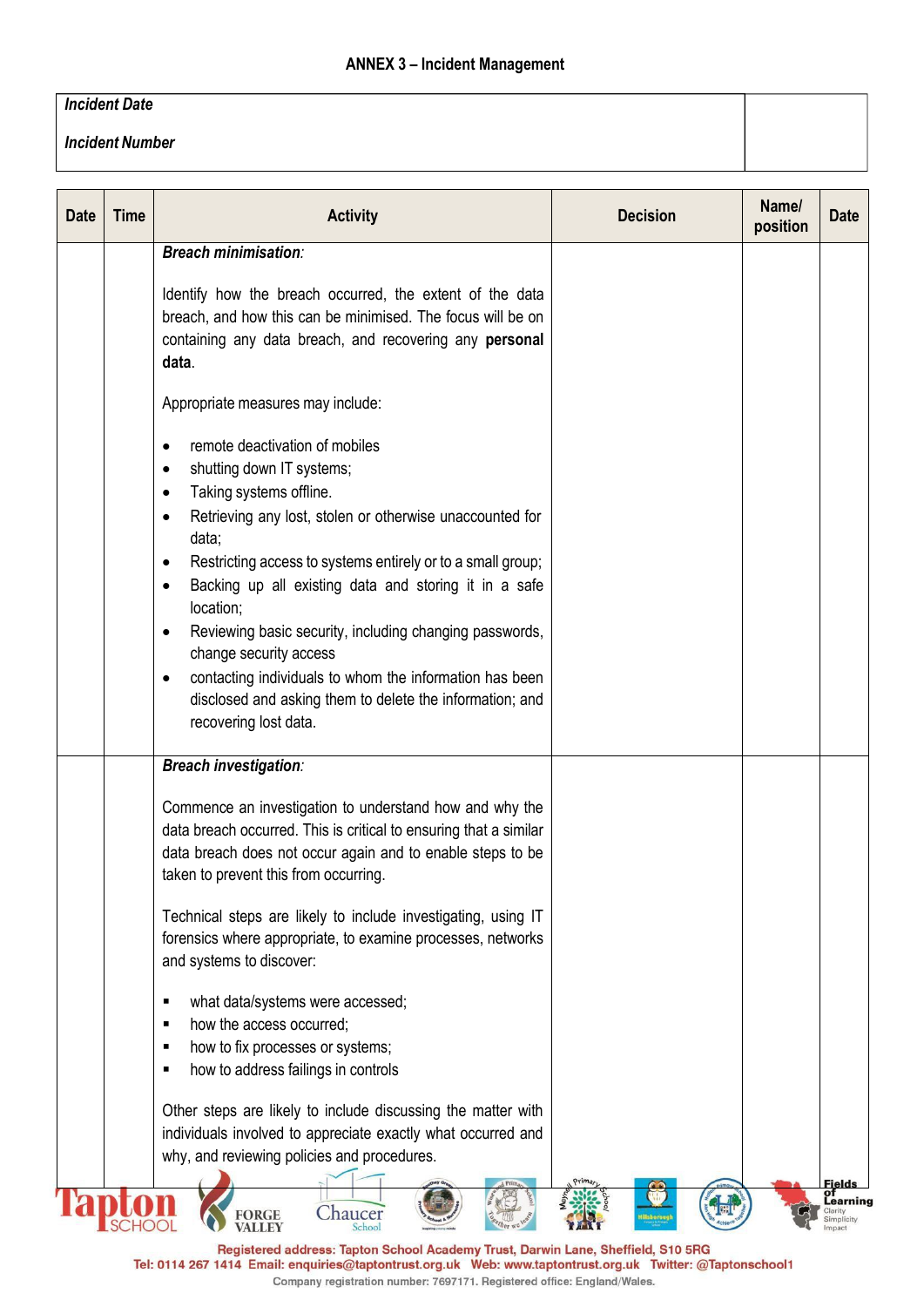| <b>Breach analysis:</b>                                         |                                         |
|-----------------------------------------------------------------|-----------------------------------------|
| In order to determine the seriousness of a data breach and its  |                                         |
| potential impact on data subjects, and so as to inform the      |                                         |
| Trust as to whether the data breach should be reported to the   |                                         |
| ICO and notified to data subjects, it is necessary to analyse   |                                         |
| the nature of the data breach. Such an analysis must include:   |                                         |
|                                                                 |                                         |
| the type and volume of personal data which was involved<br>٠    |                                         |
| in the data breach;                                             |                                         |
| whether any special category personal data was<br>٠             |                                         |
| involved;                                                       |                                         |
| the likelihood of the personal data being accessed by<br>٠      |                                         |
| unauthorised third parties;                                     |                                         |
| the security in place in relation to the personal data,         |                                         |
| including whether it was encrypted;                             |                                         |
|                                                                 |                                         |
| the risks of damage or distress to the data subject. This could |                                         |
| include risks to the following:                                 |                                         |
|                                                                 |                                         |
| Physical safety<br>$\bullet$                                    |                                         |
| Emotional wellbeing<br>$\bullet$                                |                                         |
| Reputation<br>$\bullet$                                         |                                         |
| Finances                                                        |                                         |
| Identity<br>$\bullet$                                           |                                         |
| Private affairs becoming public                                 |                                         |
| <b>External communication</b>                                   |                                         |
| All external communication is to be managed and overseen        |                                         |
| by the DPO.                                                     |                                         |
| Consider whether any of the following require communication     |                                         |
| (see guidance in Section 8)                                     |                                         |
|                                                                 |                                         |
| <b>Law Enforcement</b>                                          |                                         |
| Other organisations - ie EsFA                                   |                                         |
|                                                                 |                                         |
| <b>Information Commissioner's Office</b>                        |                                         |
| Other supervisory authorities                                   |                                         |
|                                                                 |                                         |
| <b>Press</b>                                                    |                                         |
| Data subjects                                                   |                                         |
|                                                                 |                                         |
| When the data breach is likely to result in a high risk to the  |                                         |
| rights and freedoms of the data subjects then the data          |                                         |
| subject must be notified without undue delay. This will be      |                                         |
| informed by the investigation of the breach by the Trust. The   |                                         |
| communication will be coordinated by the DPO and will include   |                                         |
| the information detailed in Section 8.                          |                                         |
|                                                                 | <b>Fields</b>                           |
| Chaucer<br><b>FORGE</b>                                         | of<br>Learning<br>Clarity<br>Simplicity |
|                                                                 |                                         |

Registered address: Tapton School Academy Trust, Darwin Lane, Sheffield, S10 5RG<br>Tel: 0114 267 1414 Email: enquiries@taptontrust.org.uk Web: www.taptontrust.org.uk Twitter: @Taptonschool1<br>Company registration number: 76971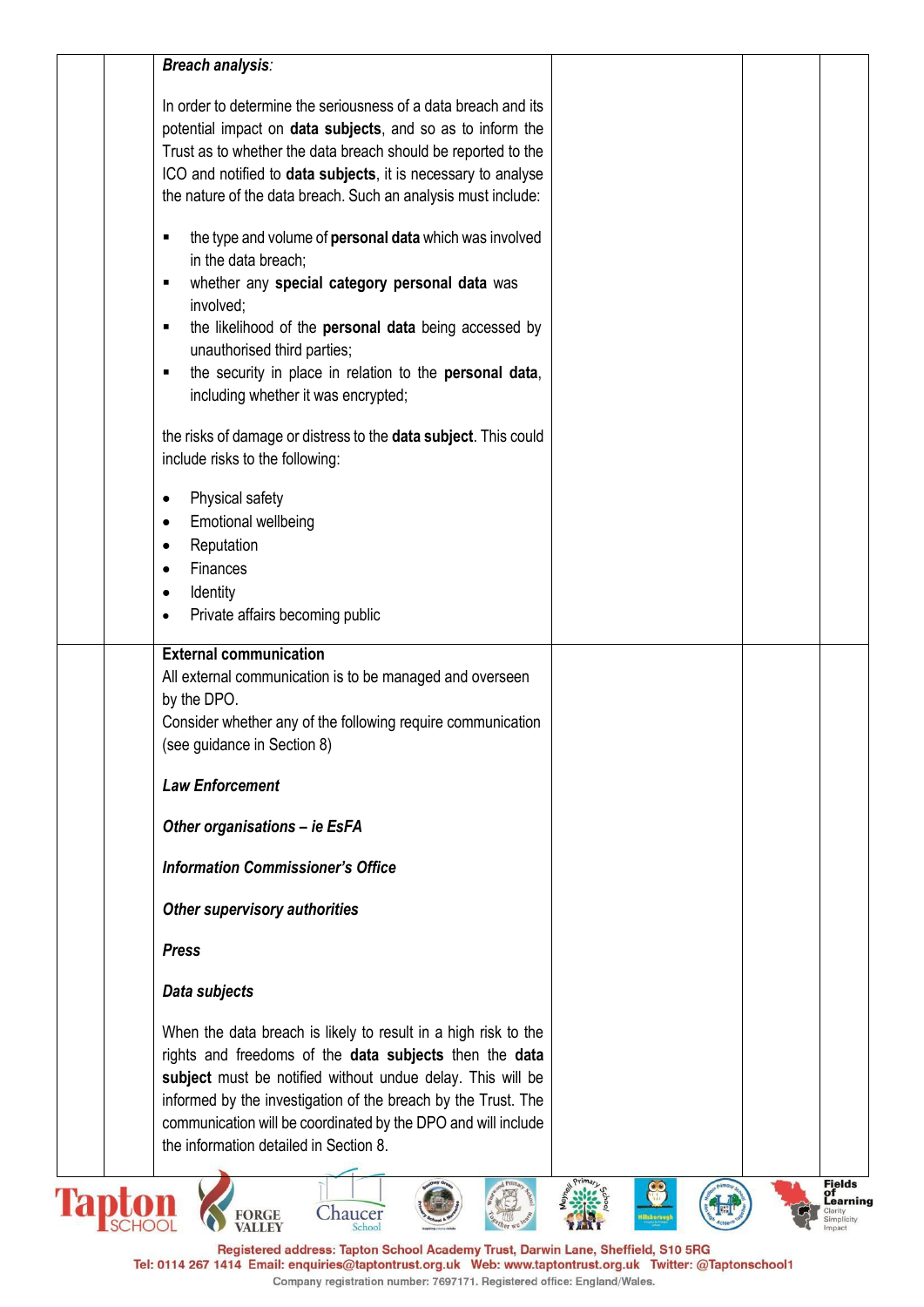| <b>Breach report</b>                                                                                                                                                                                                                                                                                                                                           |  |  |
|----------------------------------------------------------------------------------------------------------------------------------------------------------------------------------------------------------------------------------------------------------------------------------------------------------------------------------------------------------------|--|--|
| The breach report Annex 1 to this policy must be completed in<br>every case of a suspected breach, and retained securely,<br>whether or not a decision is ultimately made to report the data<br>breach. This will act as evidence as to the considerations of<br>the Trust in deciding whether or not to report the breach.                                    |  |  |
| <b>Evaluation and response</b>                                                                                                                                                                                                                                                                                                                                 |  |  |
| Analysis as to any steps that are required to prevent a<br>breach occurring again. This might involve a step as simple<br>as emailing all relevant members of our workforce to<br>reinforce good practice, or providing additional training, or<br>may in more serious cases require new technical systems<br>and processes and procedures to be put in place. |  |  |